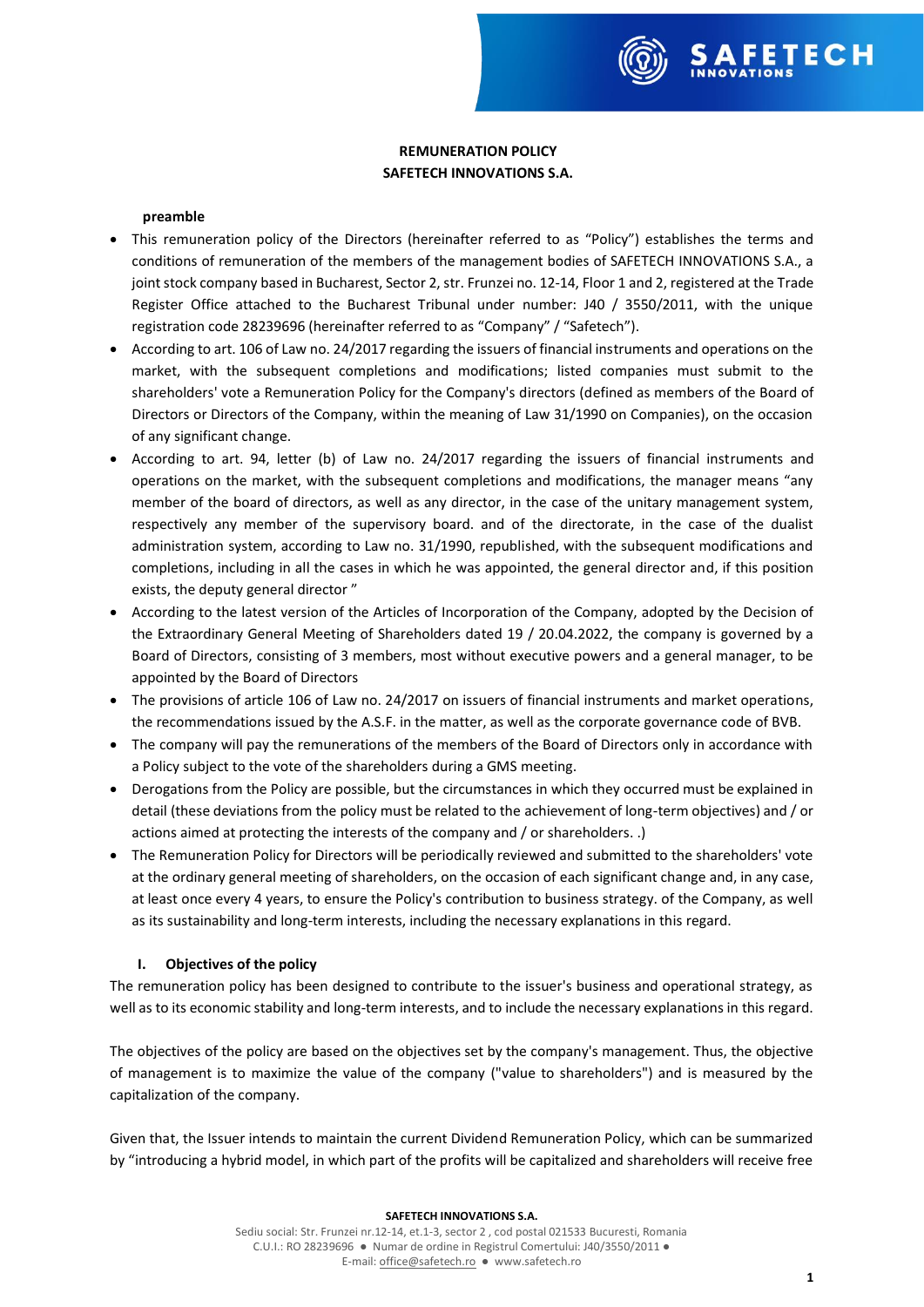shares of the company, while another part will be granted through cash dividends, thus achieving a fair balance between allowing the company to grow, but also rewarding shareholders.", the capitalization of the company remains one of the best measures of the value brought to the shareholders by the management and administration.

Mainly, we aim to align the interests of shareholders with those of management, so that all parties involved obtain equal value as a result of the company's achievements.

Therefore, the remuneration policy ensures both the sustainable growth of the Company, but also ensures the long-term alignment of the interests of the members of the organization.

# **II. The principles that govern this policy are as follows**:

- The remuneration structure is defined separately for the members of the Board of Directors and for the company's employees, taking into account mainly the existence of individual responsibilities, but also the contractual differences (mandate contract vs. employment contract).
- The remuneration system includes only a fixed component.
- The reference values were established on the basis of data on the remuneration of companies of comparable size in the cyber sector in Romania, being made at the same time comparisons with data from other industries (eg IT), as well as from other countries within the European Union or outside it.

# **II. Terms of contracts, notices, termination conditions**

The standard terms of the mandate contracts signed with the company's leaders are 2 years. The notice period will be at least 60 days. The members of the Board of Directors will have the right to compensatory payments in case of termination of the contracts by the Company, without just cause.

# **III. Possibility to derogate from the policy during one year**

In order to achieve the objective of protecting the interests of shareholders and the value of their shares, this Policy recognizes that it is essential that the Issuer be able to operate in a state of continuity and alignment with market practices and situations. The policy must not constitute a blockage or a brake in attracting qualified persons within the Company. Thus, in exceptional cases, during a year, the Issuer may derogate from the remuneration policy, in case of finding any ambiguities, inconsistencies or difficulties of application, or noncorrelation with the market conditions. The policy may be subject to derogations if it is found that it could prevent the company from carrying out its activity in conditions of continuity or performance. In this case, the remuneration report for the respective fiscal year will include a detailed explanation of the applied derogations, and will be submitted to the approval of the shareholders at the first general meeting after the end of the fiscal year in which the derogation from the Policy took place.

# **IV. Remuneration, other bonuses and benefits of the Board of Directors**

**The remuneration of the CA members starting with April 2022 is:**

- **I. 5,000 LEI / gross month for each member of the Board of Directors, except for the chairman;**
- **II. 6,000 LEI / gross month for the chairman of the Board of Directors;**

The payment of the remuneration provided in points i and ii above is made monthly by electronic transfer to the bank account indicated by the members of the Board of Directors, in lei.

# **Benefits allowed to members of the Board of Directors, by way of example:**

i. The members of the Board of Directors are entitled to an annual paid leave of 28 working days.

ii. The members of the Board of Directors have at their disposal a laptop and a mobile phone to cover all the related expenses.

### **SAFETECH INNOVATIONS S.A.**

Sediu social: Str. Frunzei nr.12-14, et.1-3, sector 2 , cod postal 021533 Bucuresti, Romania C.U.I.: RO 28239696 ● Numar de ordine in Registrul Comertului: J40/3550/2011 ● E-mail[: office@safetech.ro](mailto:office@safetech.ro) ● www.safetech.ro